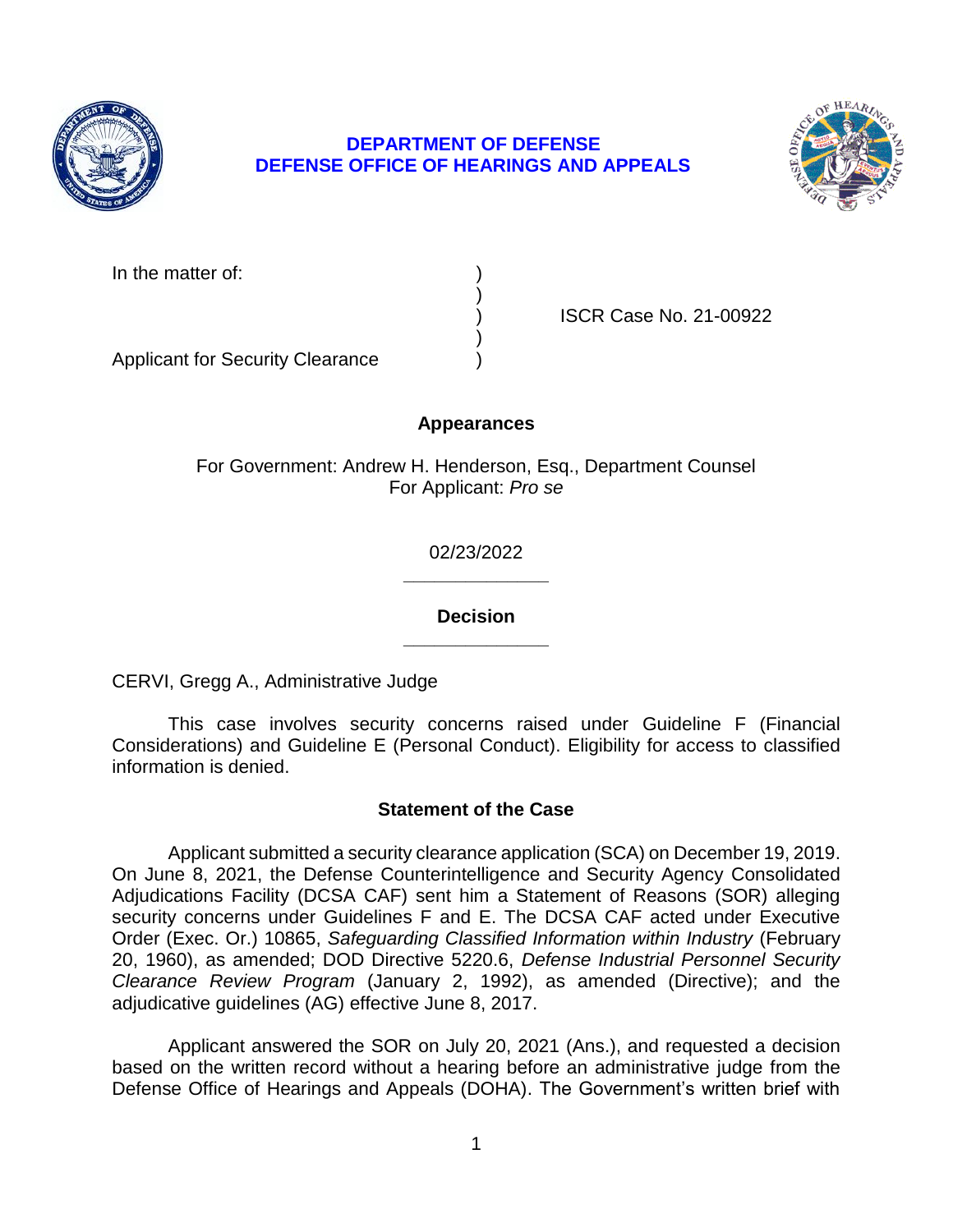supporting documents, known as the file of relevant material (FORM), was submitted by Department Counsel on August 13, 2021. A complete copy of the FORM was provided to Applicant, who was afforded an opportunity to file objections and submit material to refute, rebut, or mitigate the security concerns. Applicant received the FORM on August 31, 2021. He did not respond to the FORM, object to the Government's exhibits, or submit additional documentary evidence for my consideration. The case was assigned to me on November 9, 2021. Government Exhibits (GE) 1 through 11 are admitted into evidence without objection.

#### **Findings of Fact**

 Applicant is 45 years old. He has been employed by a defense contractor as an engineering technician since January 2019, and previously worked for the same three children. He earned an associate's degree in 2009. He has held a security clearance contractor from 2012 to October 2018. He married in 1996 and divorced in 2010. He has since 2012.

 credit cards, medical, housing and utility debts, unemployment insurance and traffic court debts, totaling about \$93,000. Under Guideline E, the SOR alleges that Applicant"s employer-provided travel credit card was confiscated in 2016 for misuse to pay personal expenses unrelated to employee travel; and that in January 2020, Applicant was charged with robbery, and pleaded guilty to lesser offenses of petty theft and unlawful restraint. In his Answer to the SOR, Applicant admitted all of the SOR allegations with some explanations, but he provided no additional documentary evidence. The evidence The SOR alleges 25 delinquent debts, including consumer debts, student loans, provided in the FORM is reliable and sufficient to support the SOR allegations.

In his Answer to the SOR, Applicant stated that a \$330 debt owed for unemployment insurance overpayment was "paid in full" (SOR ¶ 1.o); and that seven traffic court delinquencies (parking tickets) totaling \$810 were also "paid in full" (SOR ¶¶ 1.r – 1.x). No documentary evidence in support of these assertions was provided. He admitted all of the remaining SOR debts without explanations as to their status.

 Applicant was interviewed by government investigators in 2012 and 2020. His financial problems predate 2012. In his most recent interview of August 2020, he noted that he was not making any monthly payments on his delinquent debts, although at times he stated his belief that some of his debts may have been satisfied or were too old to collect.

 Applicant said his student loan debts were turned over to collections in 2005 due to nonpayment. He did not have a plan to address them. He stated that he neglected to pay on his loans after accruing too much debt in the past 12 years, and that he was "overwhelmed." He has not made payments on other debts, largely due to his divorce, child support obligations, and periods of underemployment and unemployment. Applicant received unemployment insurance benefits in late 2018 or 2019, but was overpaid. He also resorted to several payday loans that became delinquent, and he had not reimbursed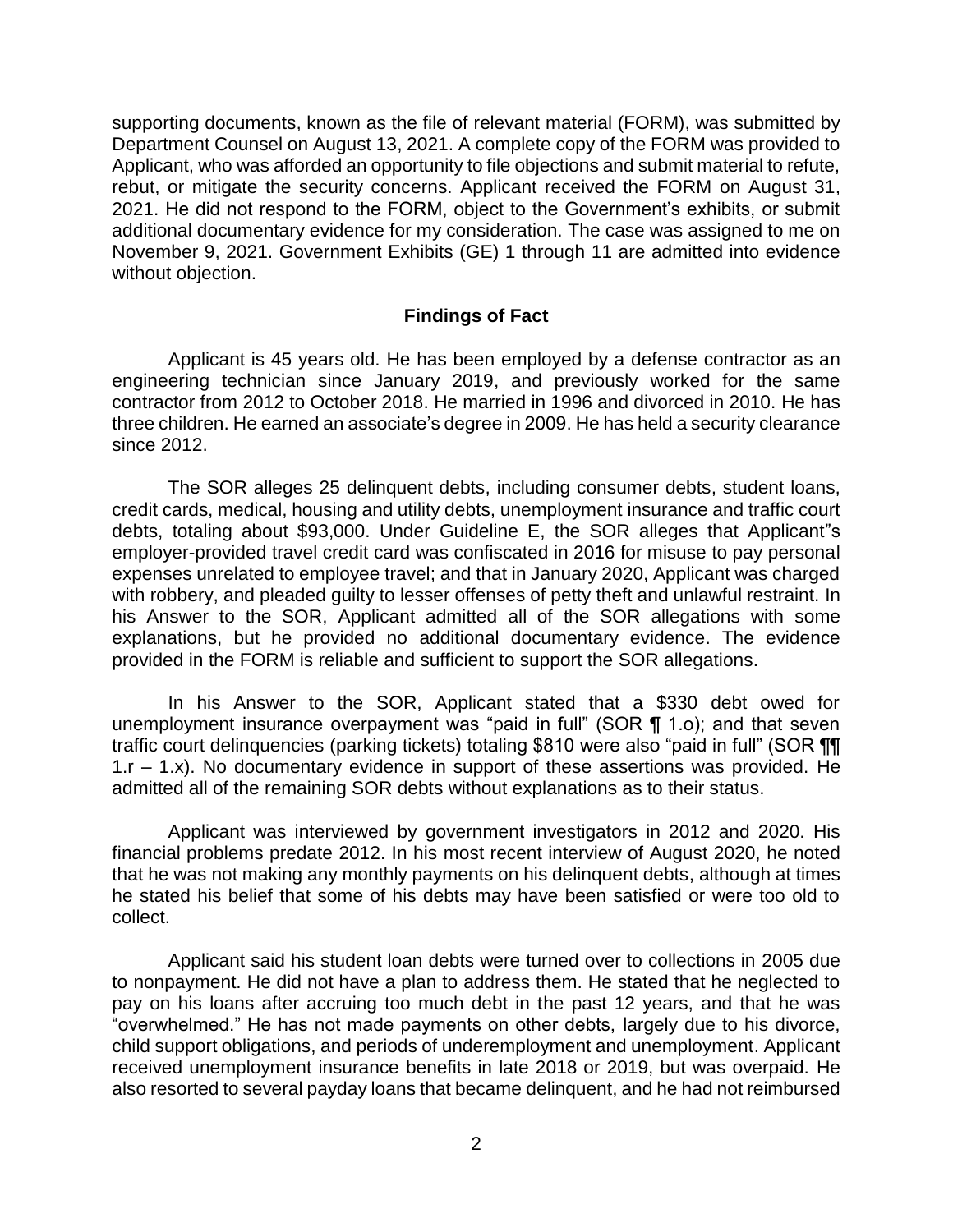the state employment office because he was too overwhelmed with other finances. He was also unemployed in 2016 for two months. He was evicted from apartments in 2009, 2016, and 2018 after he "had a breakdown and decided to quit employment." He was unemployed for two months until his employer rehired him. During this time, his car was repossessed.

 The 2016 eviction resulted in a judgment and wage garnishment for \$5,500. He used his company travel credit card to pay for his personal expenses, including for a company policy on the use of the travel card, and that "many people were doing it, including his supervisor." He believes he paid the full balance off in 2017. storage unit, car insurance, and other emergency expenses. He claimed there was no

 In January 2020, he reported that he had a dispute with his girlfriend over her alleged infidelity. He forcibly took her cell phone out of her hand and ran away with it. He was arrested and charged with robbery. He pleaded guilty to petty theft and unlawful restraint. He was ordered to attend a domestic violence offender course.

 Applicant provided no recent documentary evidence of his current financial status, debt resolutions, or of any credit counseling. He noted in his recent interview that he incurred most of his debts as a result of his divorce and periods of underemployment or unemployment. He stated that he has \$3,000 in a checking account, and a net monthly remainder of \$858 after paying monthly expenses. He supplements his income by selling his plasma.

#### **Policies**

 "[N]o one has a 'right' to a security clearance." *Department of the Navy v. Egan*, 484 U.S. 518, 528 (1988). As Commander in Chief, the President has the authority to "control access to information bearing on national security and to determine whether an individual is sufficiently trustworthy to have access to such information." *Id.* at 527. The President has authorized the Secretary of Defense or his designee to grant applicants eligibility for access to classified information "only upon a finding that it is clearly consistent with the national interest to do so." Exec. Or. 10865 § 2.

 National security eligibility is predicated upon the applicant meeting the criteria contained in the adjudicative guidelines. These guidelines are not inflexible rules of law. Instead, recognizing the complexities of human behavior, an administrative judge applies these guidelines in conjunction with an evaluation of the whole person. An administrative administrative judge must consider a person's stability, trustworthiness, reliability, discretion, character, honesty, and judgment. AG ¶ 1(b). judge's overarching adjudicative goal is a fair, impartial, and commonsense decision. An

 The Government reposes a high degree of trust and confidence in persons with access to classified information. This relationship transcends normal duty hours and endures throughout off-duty hours. Decisions include, by necessity, consideration of the possible risk that the applicant may deliberately or inadvertently fail to safeguard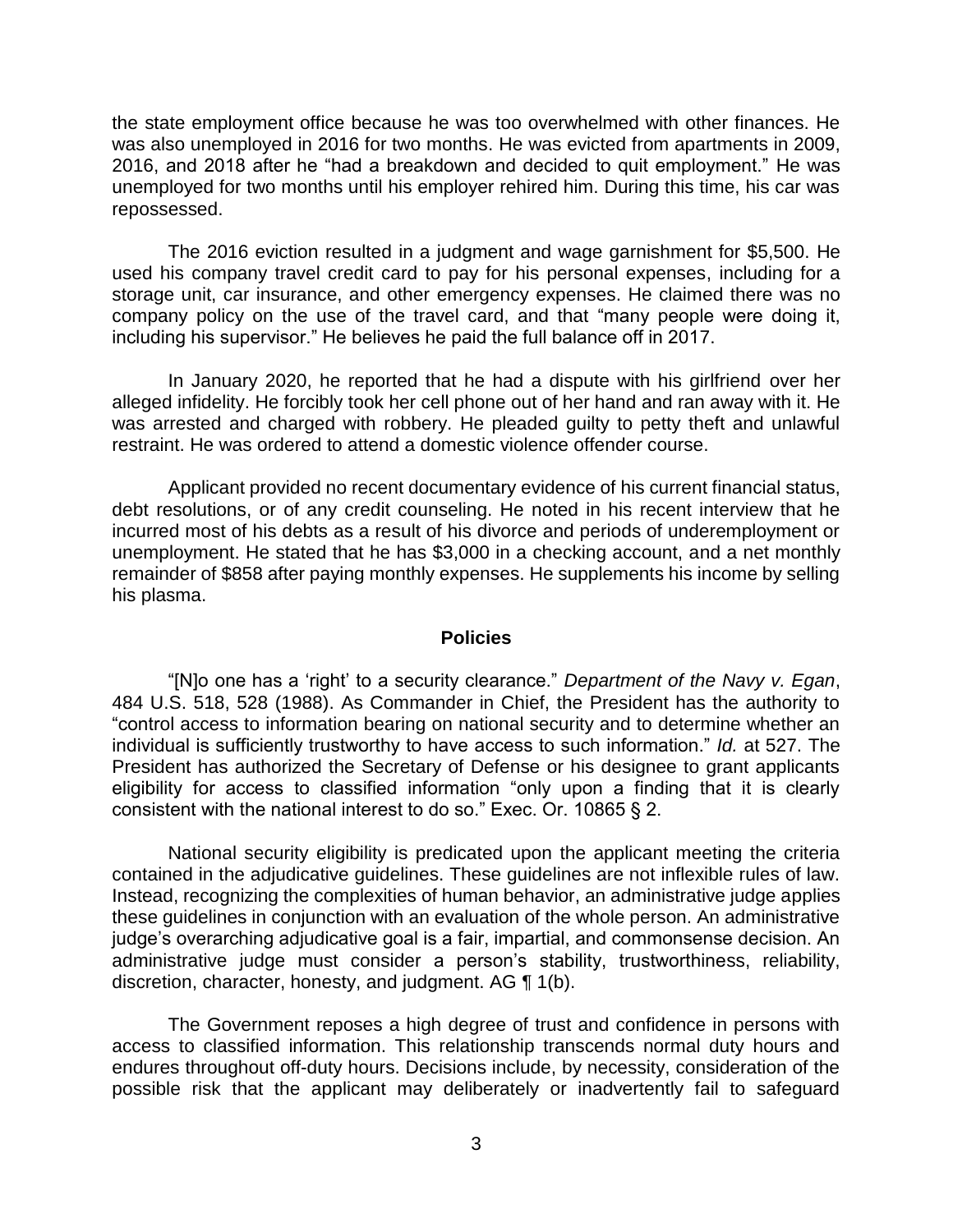classified information. Such decisions entail a certain degree of legally permissible extrapolation about potential, rather than actual, risk of compromise of classified information.

 Clearance decisions must be made "in terms of the national interest and shall in no sense be a determination as to the loyalty of the applicant concerned." Exec. Or. 10865 § 7. Thus, a decision to deny a security clearance is merely an indication the applicant has not met the strict guidelines the President and the Secretary of Defense have established for issuing a clearance.

 Initially, the Government must establish, by substantial evidence, conditions in the personal or professional history of the applicant that may disqualify the applicant from being eligible for access to classified information. The Government has the burden of establishing controverted facts alleged in the SOR. *Egan*, 484 U.S. at 531. "Substantial evidence" is "more than a scintilla but less than a preponderance." *See v. Washington Metro. Area Transit Auth.*, 36 F.3d 375, 380 (4th Cir. 1994). The guidelines presume a nexus or rational connection between proven conduct under any of the criteria listed therein and an applicant's security suitability. *See, e.g.,* ISCR Case No. 12-01295 at 3 (App. Bd. Jan. 20, 2015).

 Once the Government establishes a disqualifying condition by substantial evidence, the burden shifts to the applicant to rebut, explain, extenuate, or mitigate the facts. Directive ¶ E3.1.15. An applicant has the burden of proving a mitigating condition, and the burden of disproving it never shifts to the Government. *See, e.g.,* ISCR Case No. 02-31154 at 5 (App. Bd. Sep. 22, 2005).

An applicant "has the ultimate burden of demonstrating that it is clearly consistent with the national interest to grant or continue his security clearance." ISCR Case No. 01-20700 at 3 (App. Bd. Dec. 19, 2002). "[S]ecurity clearance determinations should err, if they must, on the side of denials." *Egan*, 484 U.S. at 531; *see,* AG ¶ 1(d).

## **Analysis**

## **Guideline F: Financial Considerations**

The security concern under this guideline is set out in AG ¶ 18:

Failure to live within one's means, satisfy debts, and meet financial obligations may indicate poor self-control, lack of judgment, or unwillingness to abide by rules and regulations, all of which can raise questions about an individual's reliability, trustworthiness, and ability to protect classified or sensitive information. . . .

The relevant disqualifying conditions under AG ¶ 19 include:

(a) inability to satisfy debts; and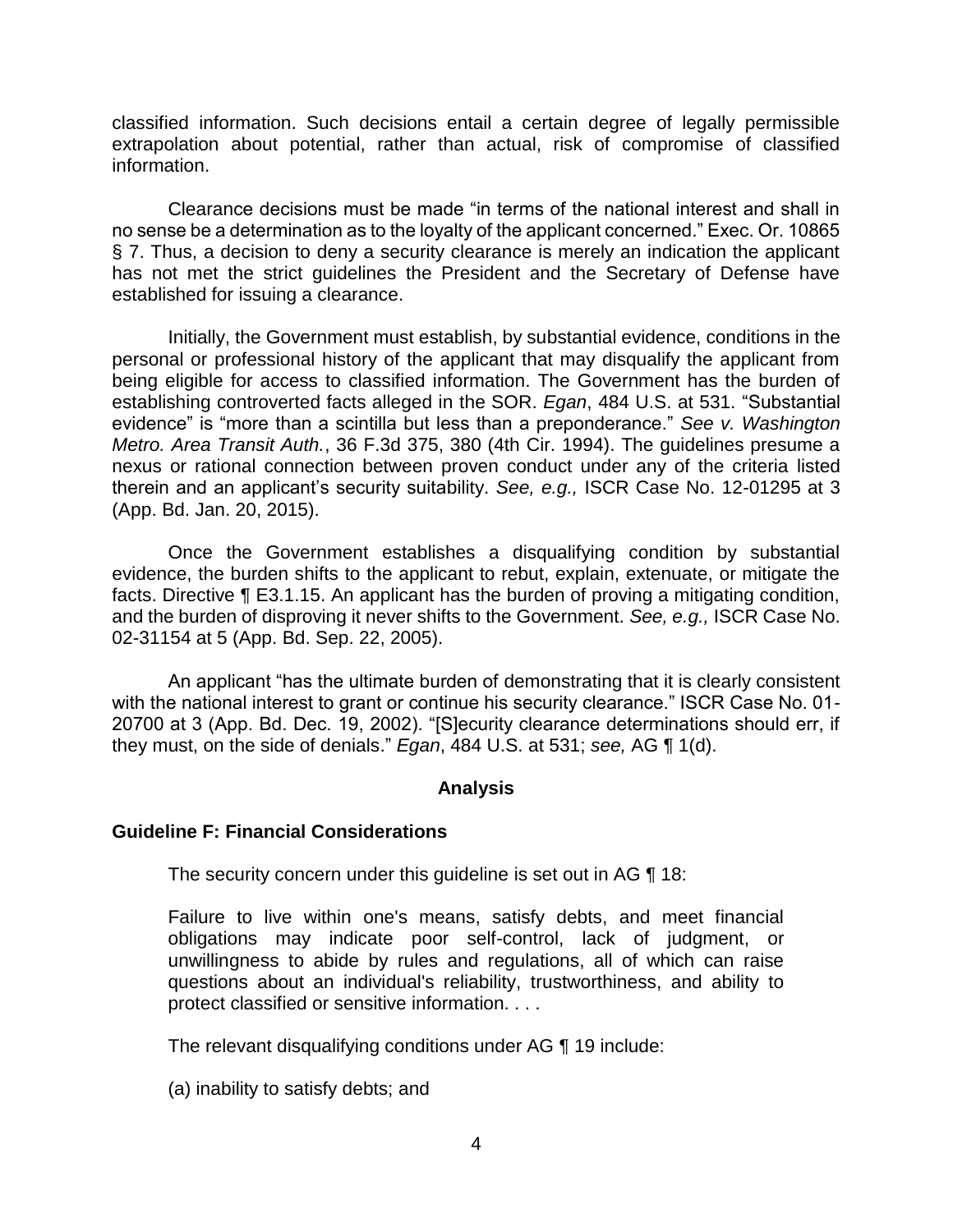(c) a history of not meeting financial obligations.

 Applicant's admissions and documentary evidence in the record are sufficient to establish disqualifying conditions AG ¶¶ 19(a) and (c).

The following mitigating conditions under AG ¶ 20 are potentially relevant:

(a) the behavior happened so long ago, was so infrequent, or occurred under such circumstances that it is unlikely to recur and does not cast doubt on the individual's current reliability, trustworthiness, or good judgment;

(b) the conditions that resulted in the financial problem were largely beyond the person's control (e.g., loss of employment, a business downturn, unexpected medical emergency, a death, divorce or separation, clear victimization by predatory lending practices, or identity theft), and the individual acted responsibly under the circumstances;

(d) the individual initiated and is adhering to a good-faith effort to repay overdue creditors or otherwise resolve debts; and

(e) the individual has a reasonable basis to dispute the legitimacy of the past-due debt which is the cause of the problem and provides documented proof to substantiate the basis of the dispute or provides evidence of actions to resolve the issue.

 Applicant claims to have incurred most of his debts as a result of his divorce and and a continuing financial concern. Additionally, his overall financial responsibility has been significantly impugned, and he has done little to show that he is responsible and periods of underemployment or unemployment. His debts are numerous, long-standing, trustworthy.

 Applicant has not shown sufficient evidence of his plan of action to address his debts, despite being divorced since 2010, and employed full time in his current position since 2019. Although he claimed that he satisfied some of the debts, he did not provide evidence in support of his assertions.

 Based on the record presented, I am not persuaded that Applicant's debts have been or will be satisfactorily resolved. I also have not been presented with sufficient evidence showing Applicant's current financial status, ability to pay debts and expenses in a timely manner, and any formal personal financial counseling to assist him in avoiding these reasons, none of the mitigating conditions fully apply to the SOR debts and his future financial mistakes. As a result, and without more documentary evidence, I remain doubtful about Applicant's current reliability, trustworthiness, and good judgment. For overall financial responsibility.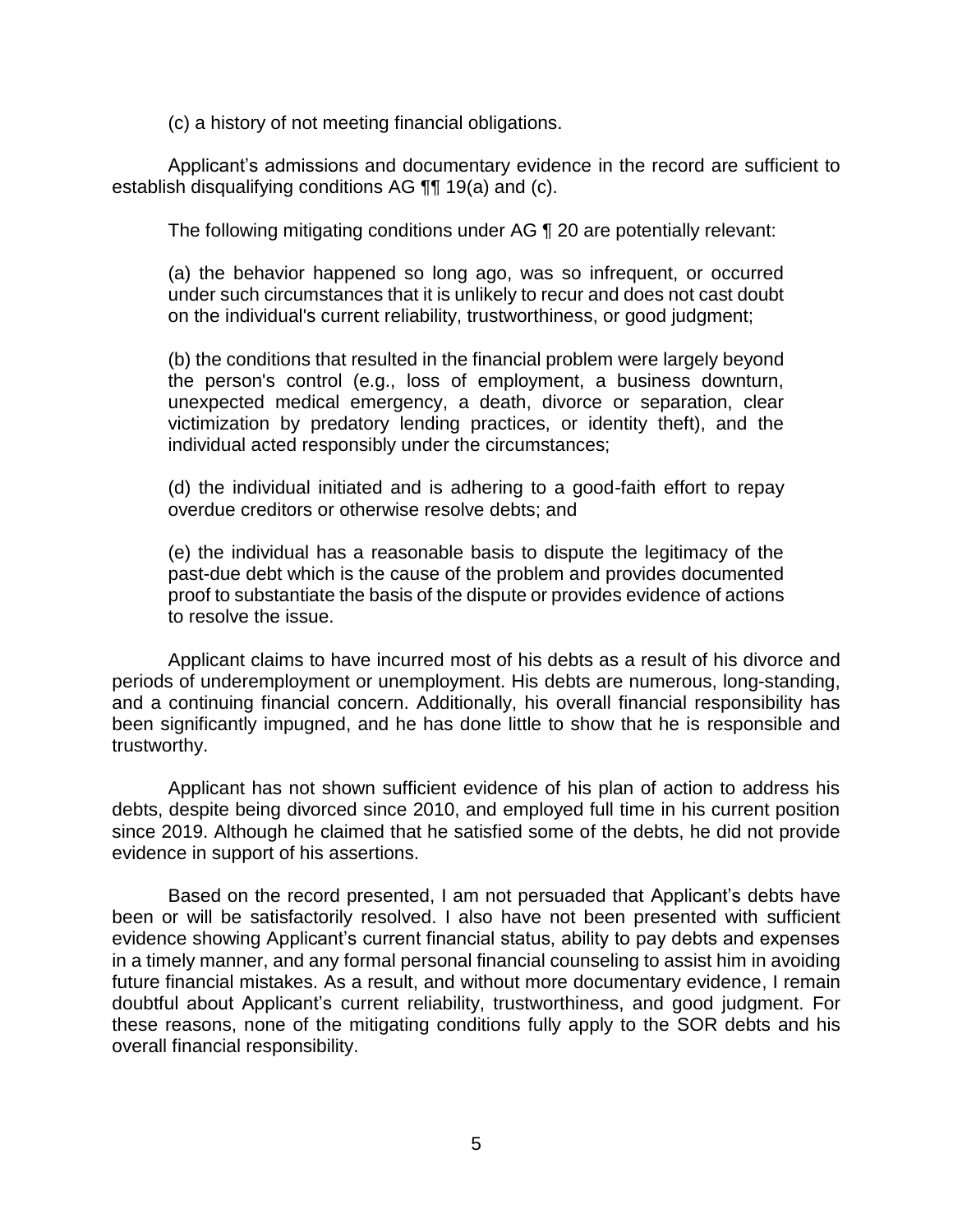#### **Guideline E: Personal Conduct**

The concern under this guideline is set out in AG ¶ 15:

 Conduct involving questionable judgment, lack of candor, dishonesty, or unwillingness to comply with rules and regulations can raise questions about an individual's reliability, trustworthiness and ability to protect classified or sensitive information.

The relevant disqualifying conditions under AG ¶16 are:

(c) credible adverse information in several adjudicative issues areas that is not sufficient for an adverse determination under any other single guideline, but which, when considered as a whole, supports a whole-person assessment of questionable judgment, untrustworthiness, unreliability, lack of candor, unwillingness to comply with rules and regulations, or other characteristics indicating that the individual may not properly safeguard classified or sensitive information; and

(d) credible adverse information that is not explicitly covered under any other guideline and may not be sufficient by itself for an adverse determination, but which, when combined with all available information, supports a whole-person assessment of questionable judgment, untrustworthiness, unreliability, lack of candor, unwillingness to comply with rules and regulations, or other characteristics indicating that the individual may not properly safeguard classified or sensitive information. This includes but is not limited to, consideration of:

. . .

(3) a pattern of dishonesty or rule violations; and

(4) evidence of significant misuse of Government or other employer's time or resources.

 Applicant's admissions and the evidence support a finding of questionable judgment and dishonesty in the misuse of his employer's travel card and the criminal convictions. AG ¶¶ 16(c) and (d) apply.

 Conditions that could mitigate personal conduct security concerns are provided under AG ¶ 17. The following are potentially applicable:

(c) the offense is so minor, or so much time has passed, or the behavior is so infrequent, or it happened under such unique circumstances that it is unlikely to recur and does not cast doubt on the individual's reliability, trustworthiness, or good judgment;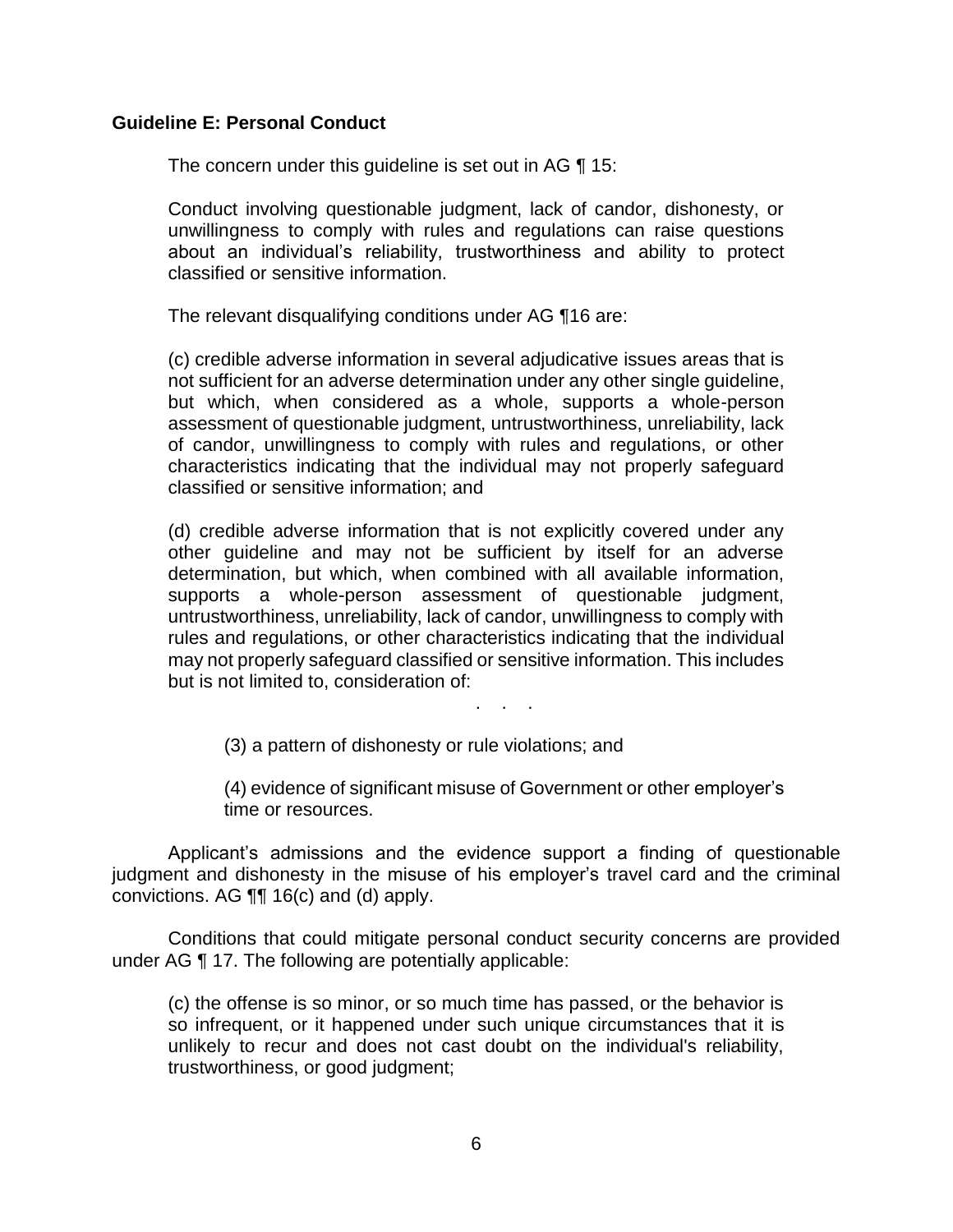(d) the individual has acknowledged the behavior and obtained counseling to change the behavior or taken other positive steps to alleviate the stressors, circumstances, or factors that caused untrustworthy, unreliable, or other inappropriate behavior, and such behavior is unlikely to recur; and

(e) the individual has taken positive steps to reduce or eliminate vulnerability to exploitation, manipulation, or duress.

 Applicant's conduct, taken as a whole, shows signs of questionable judgment, however his actions appear to be isolated events. The misuse of his employer's travel card is dated, being about six years old and may have arisen from an uncertain company policy or lax enforcement. Applicant claims to have paid the card off, and he no longer has one. AG ¶ 17(c) applies. The dispute with his girlfriend was apparently serious enough for her to call the police, however it did not result in serious consequences, rather Applicant attended a domestic violence course. There is no evidence of a pattern of misconduct related to domestic violence or abuse, and no similar criminal complaints have followed. It appears to have been a unique incident involving a relational dispute that got out of hand, and no evidence was presented to show he has abusive or criminal tendencies. AG ¶ 17(c) and (d) are marginally applicable.

#### **Whole-Person Concept**

 The ultimate determination of whether to grant national security eligibility must be an overall commonsense judgment based upon careful consideration of the guidelines and the whole-person concept. Under the whole-person concept, the administrative judge must evaluate an applicant's eligibility for a security clearance by considering the totality of the applicant's conduct and all relevant circumstances. AG  $\P\P$  2(a), 2(c), and 2(d). The administrative judge should consider the nine adjudicative process factors listed at AG ¶  $2(d)$ .

 I considered all of the potentially disqualifying and mitigating conditions in light of the facts and circumstances surrounding this case. I have incorporated my findings of fact Applicant's divorce and history of financial hardships. I also evaluated this case under the and comments under Guidelines F and E in my whole-person analysis. I considered conditions in which a conditional clearance may be granted.

 Because Applicant requested a determination on the record without a hearing, I had no opportunity to evaluate his credibility and sincerity based on demeanor, or to further inquire about financial matters. *See* ISCR Case No. 01-12350 at 3-4 (App. Bd. Jul. 23, 2003). After weighing the disqualifying and mitigating conditions under Guideline F, and evaluating all the evidence in the context of the whole person, I conclude Applicant has not mitigated the security concerns raised by his delinquent debts. The Guideline E allegations are mitigated.